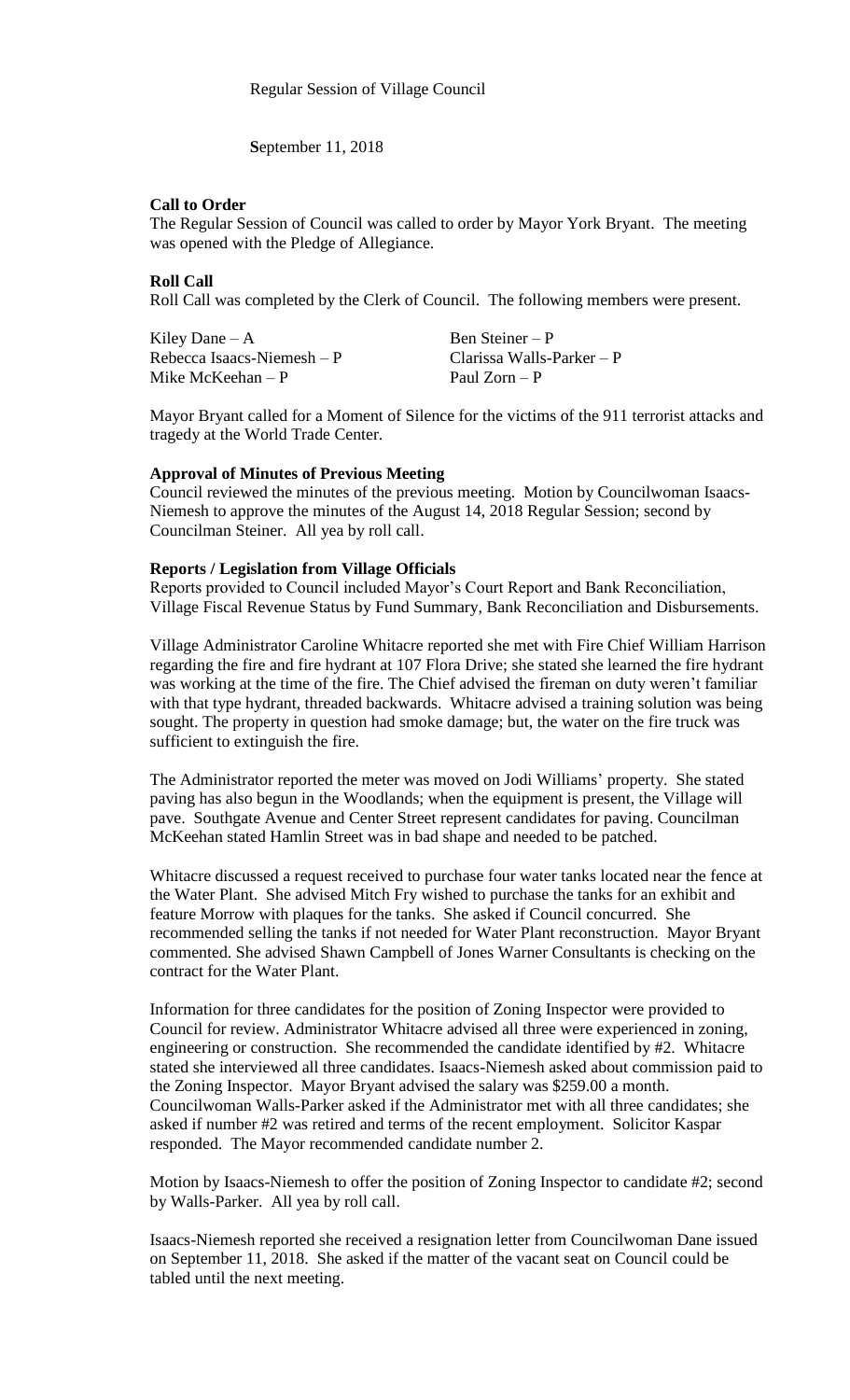### Regular Session of Village Council

# September 11, 2018

Walls Parker discussed criminal activity on the Bike Trail. She stated there were 3 or 4 tents in the woods, beer cans and trash receptacles overflowing. McKeehan asked if the location was inside the Village. Isaacs-Niemesh advised it was in her back yard and Chief Kilburn was aware of the situation. Discussion followed. Councilman Zorn asked if the individuals were homeless Veterans. Walls-Parker stated the area needs to be cleaned up. Discussion followed. The Mayor stated the Administrator would look into it. He believed he knew who was there in the woods.

Steiner advised citizens have approached him about the garbage can at Veterans Park. McKeehan stated that was the responsibility of Warren County. Mayor Bryant advised the grills are in and ready to be installed at Phegley Park.

Solicitor Kaspar advised a Resolution was needed for adjustments in appropriations for \$11,840. Fiscal Officer Tina Powell explained Mayor's Court and Zoning adjustments. Solicitor Kaspar provided the reading for the proposed Resolution.

Motion by Isaacs-Niemesh to suspend the rules and waive three readings of Resolution #15- 18; second by Steiner. All yea by roll call. Motion by Isaacs-Niemesh to adopt Resolution #15-18, authorizing the adjustments in appropriations for \$11,840; second by Walls-Parker. All yea by roll call.

### **Public Forum**

Wes Walters of Choice One Engineering, a civil engineering firm in Lebanon stated his firm had been in business since 1994. He advised they handle traffic, infrastructure, water mains, site plans and funding. He asked what was underway in Morrow. The Administrator stated we have a Water Plant project with OPWC grant and infrastructure funding. He asked if the Village was under contract with an engineering firm. Whitacre replied yes, Jones Warner. Isaacs-Niemesh asked for a business card; Walters stated they have 40 people in their firm.

The Administrator introduced Dan and Pam Pilgrim. The couple advised they wished to turn the Depot into a Coffee Bar, roasting coffee, Artisan Coffee. They want to sell bags of coffee and provide Wi-Fi. They stated they could not pay rent. Dan Pilgrim stated it would be a community service space. Pam Pilgrim stated the Village doesn't have a place for people to congregate; the space could be used for yoga, meetings and weddings. Zorn asked if they were for profit or a 501C3 organization. The Pilgrims advised for profit, artwork. McKeehan stated you run a business and want space rent free. Dan Pilgrim advised they are a start-up business and would revisit that when they begin to make a profit. Isaacs-Niemesh stated that is unfair to other business owners. Bev Massey stated many of her clients asked about the donation of the building to the Village. Discussion followed. The Administrator stated the heating and electric bills were greater than the Village could afford. We are offering stewardship. Kaspar advised a proposal from the Pilgrims would be required for further discussion; it may be submitted to the Village Administrator.

Bev Massey discussed Trunk or Treat planned for October 21<sup>st</sup>. She stated there will be free hot dogs and asked all to attend..

#### **Judge Gary Loxley & Judge Robert Fischer / Warren County Court**

Judge Loxley advised he joined the unit four years ago and it serves Area 1, four townships to the north and Area 2. He advised he and Judge Fischer work as a team. They currently have a staff of seven, hiring a new Probation Clerk last week. Judge Loxley advised Sam Garner was the bailiff for four years and Rick Logan, retired Sergeant, is the new bailiff. He stated there was an increase in traffic citations in 2017. They are busy with 7500 cases in Court every year. Marcy's Law passed in November, approved with 83% of the vote. They are reviewing it now, but have not changed their routine. Victims are notified of all proceedings. Judge Loxley referenced Bail Reform, Maureen O'Connor. He advised in the March 2017 Report, recommendations were made. He discussed the Bond Schedule, advising all courts not uniform, each having its own schedule. Some may not be able to pay.